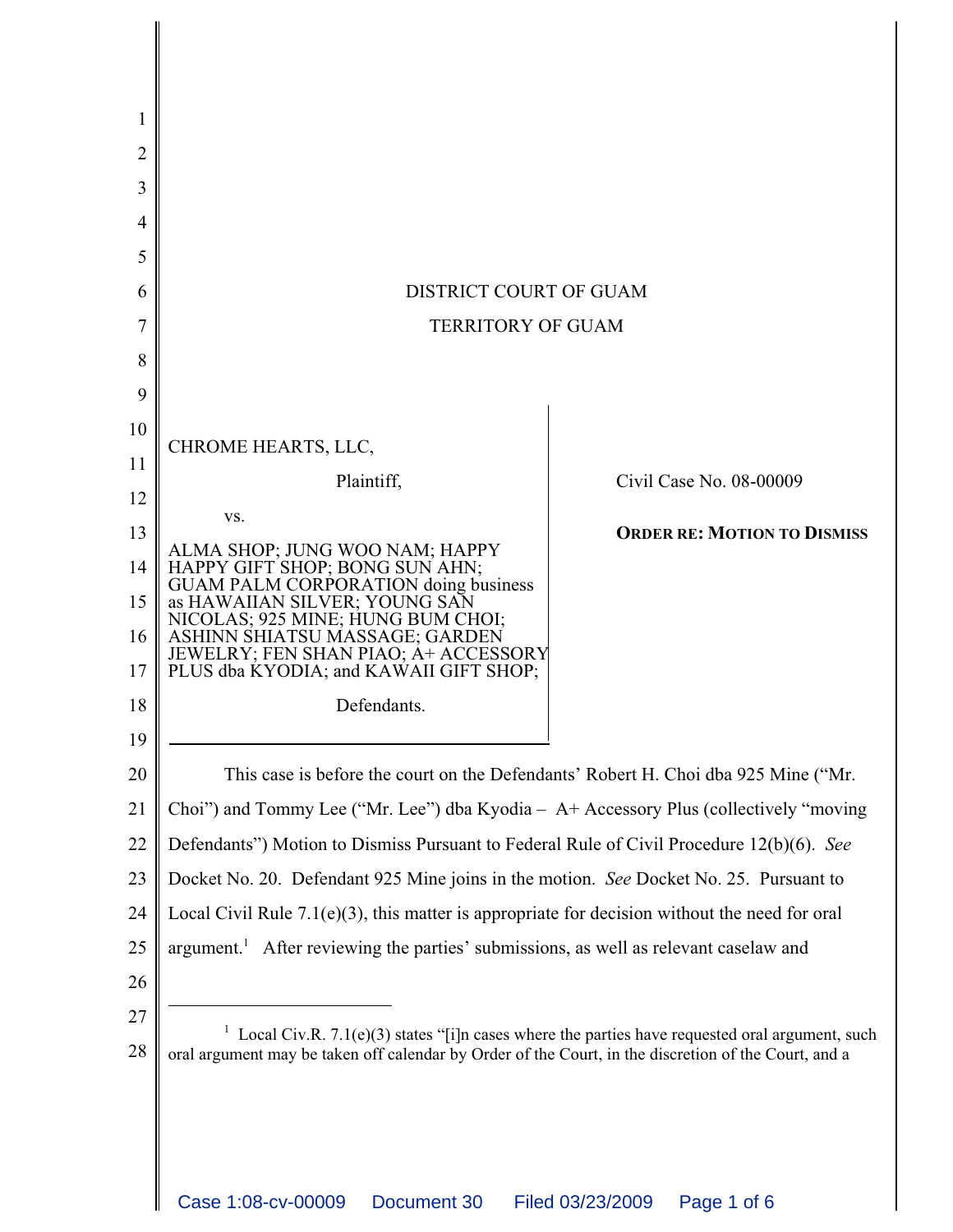1 authority, the court hereby denies the motion and issues the following decision.

2

## **I. BACKGROUND**

3 4 5 6 7 8 9 10 11 12 13 This action was filed by Chrome Hearts LLC ("Chrome Hearts") on July 24, 2008. Plaintiff's complaint alleges copyright and trademark infringements against the Defendants and others. The Plaintiff identified five causes of action against the Defendants: 1) copyright infringement (17 U.S.C. § 101 *et seq.*); 2) trademark infringement (15 U.S.C. § 1114); 3) unfair competition (Lanham Act § 43(a)); 4) trademark dilution (15 U.S.C. § 1125(c)); and 5) common law unfair competition and trademark infringement. *See* Docket No. 1, Complaint. Since early 1989, Chrome Hearts has been designing, manufacturing, and selling leather goods, apparel, jewelry and accessories. *Id.* at ¶ 13. All products produced or packaged by Chrome Hearts bear the trademark CHROME HEARTS. *Id.* at ¶ 14. Chrome Hearts is the owner of numerous trademarks and copyrights, which have been registered with the U.S. Patent and Trademark Office and is entitled to the exclusive use and benefits of such registrations. *Id.* at ¶¶ 22-25.

14

## **II. ANALYSIS**

15 **A. Legal Standard**

16 17 18 19 20 21 22 23 24 25 26 The moving Defendants move to dismiss the plaintiff's complaint pursuant to Fed.R.Civ.P. 12(b)(6). Federal Rule of Civil Procedure 12(b)(6) provides for dismissal when a complaint fails to state a claim upon which relief can be granted. *See* Fed.R.Civ.P. 12(b)(6). In ruling on a motion to dismiss, the court accepts the veracity of all well-pleaded facts in the plaintiffs' complaint and views both the facts and all reasonable inferences in the light most favorable to the plaintiffs. *Zinermon v. Burch*, 494 U.S. 113, 118 (1990). A motion to dismiss for failure to state a claim is viewed with disfavor and is rarely granted. *Gilligan v. Jamco Dev. Corp.*, 108 F.3d 246, 249 (9<sup>th</sup> Cir. 1997) (citing *Hall v. City of Santa Barbara*, 833 F.2d 1270, 1274) (9th Cir. 1986), *cert. denied*, 485 U.S. 940 (1988)(overruled on other grounds)). In addition, the issue before the court is not whether the plaintiff's claim will ultimately prevail, but whether the plaintiff is entitled to offer evidence in support of the claims. *Villager Pond, Inc. v. Town of Darien*, 56 F.3d 375, 378 (2d

27

Page 2 of 6

 $28 \parallel$  decision rendered on the basis of the written materials on file."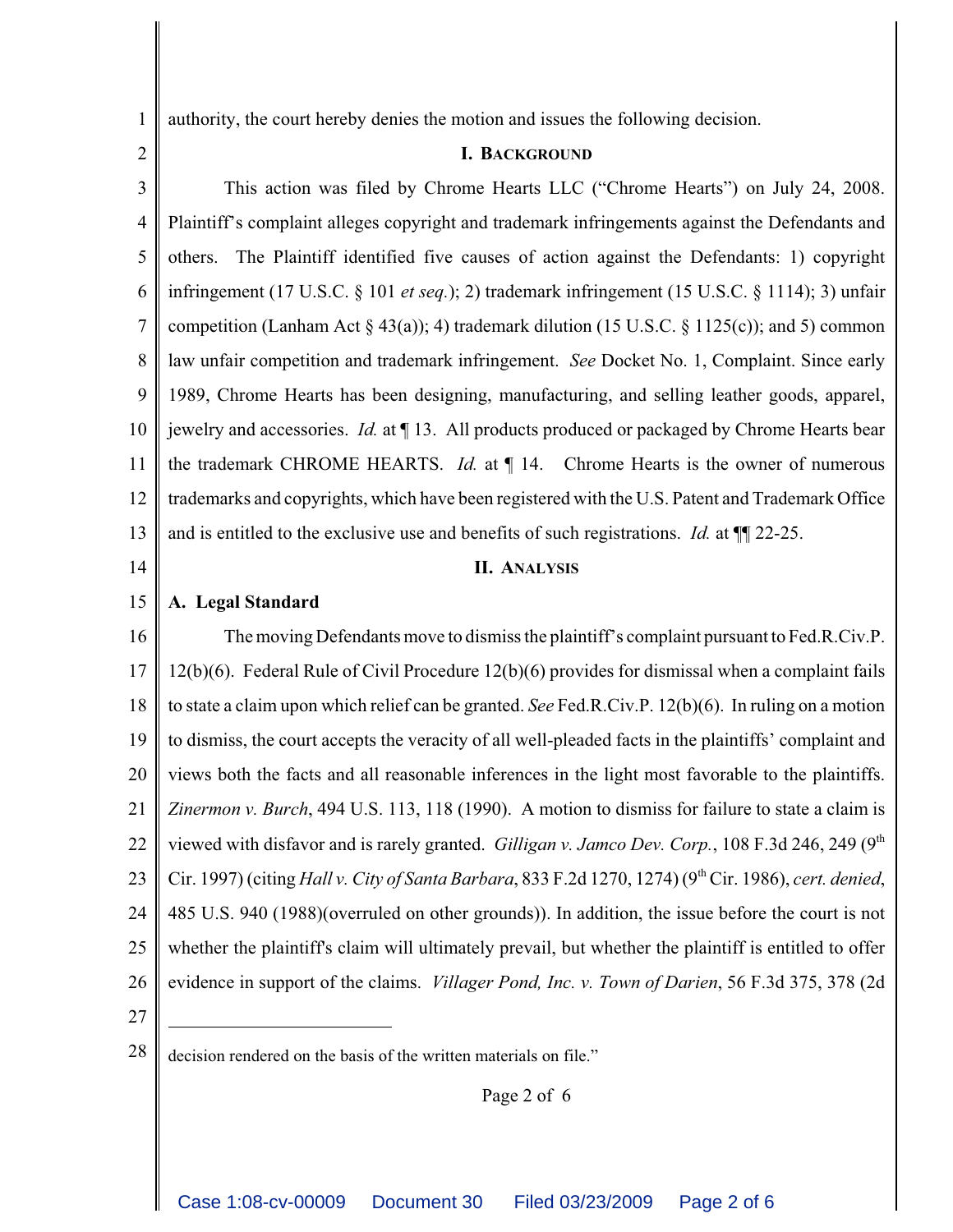1 2 3 4 Cir.1995). When considering a motion to dismiss under Rule 12(b)(6) for failure to state a claim, a court must decide whether the facts alleged in the complaint, if true, would entitle Plaintiffs to some form of legal remedy. Unless the answer is unequivocally "no," the motion must be denied. *Conley v. Gibson*, 355 U.S. 41, 45-46 (1957).

- 5 6 7 8 9 10 11 12 13 Under Federal Rule of Civil Procedure 8, a pleading shall contain "a short and plain statement of the claim showing that the plaintiff is entitled to relief." Moreover, "[t]he pleadings need not identify any particular legal theory under which recovery is sought." *Crull v. GEM Ins. Co.*, 58 F.3d 1386, 1391 (9th Cir.1995). It is enough that the complaint gives the defendant fair notice of what the plaintiff's claim is and the grounds upon which it rests so that the defendant can frame a responsive pleading. *Conley*, 355 U.S. at 47. Rule 8(a)(2) requires only "a short and plain statement of the claim showing that the pleader is entitled to relief." *Id.* The court stated that the complaint need only place the defendant on fair notice of the claim and the grounds upon which it rests. . . . specific facts are not necessary. *Erickson v. Pardus*, 127 S.Ct. 2197, 2200 (2007).
- 14 **B. Applying the Standard**

15 16 17 18 19 20 21 22 23 The moving Defendants challenge the Plaintiff's complaint as containing only conclusory elements of claims without any specific facts in support of the allegations. In support, the moving Defendants assert that the Plaintiff neglected to undertake the "most basic investigation" as to the parties involved in the matter. By way of example, the moving Defendants point to the fact that the Plaintiff failed to determine the character of the Defendants (e.g. whether the Defendants legally exist as corporations, LLCs, sole proprietorships, or as some other form of legal entity). *See* Docket No. 20, Motion at p. 6. In addition, the moving Defendants argue the complaint fails to indicate the places and time frames during which the alleged infringing activity occurred. The court finds the Defendants arguments unpersuasive.

24

25 26 27 28 To properly state a claim of copyright infringement, a plaintiff need only show (1) ownership of a valid copyright and (2) allege copying of original work. *Funky Films, Inc. v. Time Warner Entm't Com.*, 462 F.3d 1072, 1076 (9th Cir.2006). Upon review of the complaint, the court finds that the facts set forth offer a clear description of the defendants' infringing acts. It alleges that the "Defendants have knowingly infringed upon Chrome Hearts' respective copyrights in its

Page 3 of 6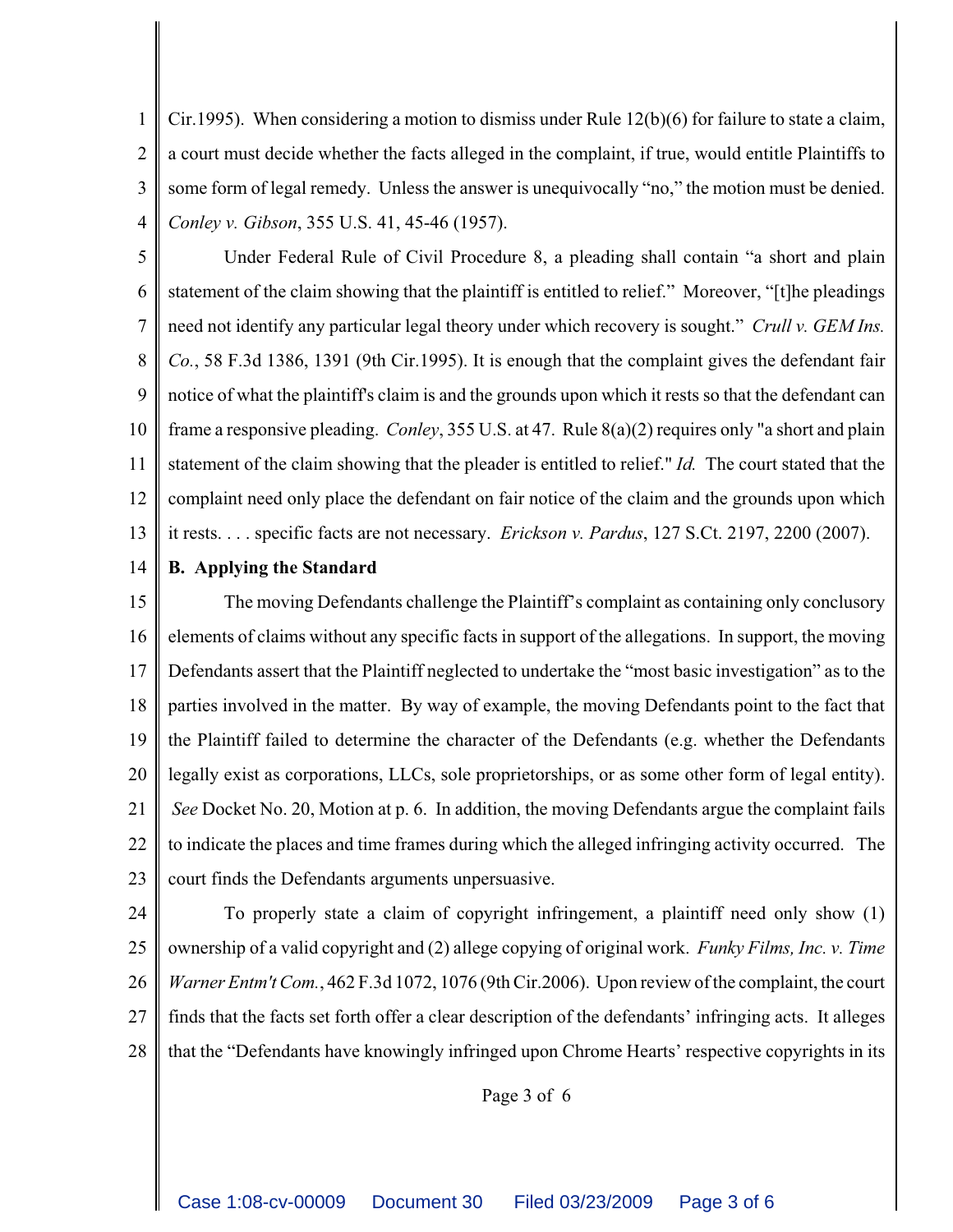1 2 3 4 5 designs by *manufacturing, distributing and selling substantially similar copies* of the Chrome Hearts' designs." Docket No. 1, Complaint,  $\sqrt{27}$ . The Plaintiff further alleges that the Defendants employed molds to create identical products and engaged in selling those counterfeit products on Guam and throughout the United States, without the permission or authorization of the Plaintiff. *Id.* at  $\P\P28$ , 30.

6 7 8 9 10 11 12 13 14 15 16 In order to make out a claim for trademark infringement, "a plaintiff must plead 1) that the plaintiff owns valid registrations of the trademark ; 2) defendant's mark is a counterfeit, imitation, or reproduction; 3) defendant's goods have been used in commerce; 4) such use was without plaintiff's consent; and 5) such use is likely to cause confusion or deceive." *Sebastian Int'l, Inc. v. Russolillo*, 186 F.Supp.2d 1055, 1063 (C.D. Cal. 2000). The Plaintiff has alleged it owns registered trademarks (*see* Complaint, exhibits attached thereto); the Defendants' products bore counterfeits of the mark or a mark confusingly similar to that of the Plaintiff's and were designed to deceive consumers (*see* Complaint, ¶ 35); counterfeit goods were used in commerce without the consent or permission of the Plaintiff (*see* Complaint, ¶¶ 35-39); and such use is likely to cause confusion (*see* Complaint, ¶ 36). The Plaintiff has, therefore, successfully pled the necessary elements of trademark infringement claim against all Defendants.

17 18 19 The requirements of a claim for unfair competition are similar to those of trademark infringement. Section 43(a)(1), the pertinent section for Unfair Competition Claims (Count III), states that:

> Any person who, on or in connection with any goods or services, ... *uses in commerce* any word, term, name, symbol, or device, or any combination thereof, or any false designation of origin, false or misleading description of fact, or false or misleading representation of fact, which-

23 24

20

21

22

25

26

27

28

(A) is *likely to cause confusion*, or to cause mistake, or to deceive ... as to the origin, sponsorship, or approval of his or her goods, services, or *commercial activities by another person*, or

(B) in commercial advertising or promotion, misrepresents the nature, characteristics, qualities, or geographic origin of his or her or another person's goods, services, or commercial activities,

shall be liable in a civil action by any person who believes that he or she is or is likely to be damaged by such act.

Page 4 of 6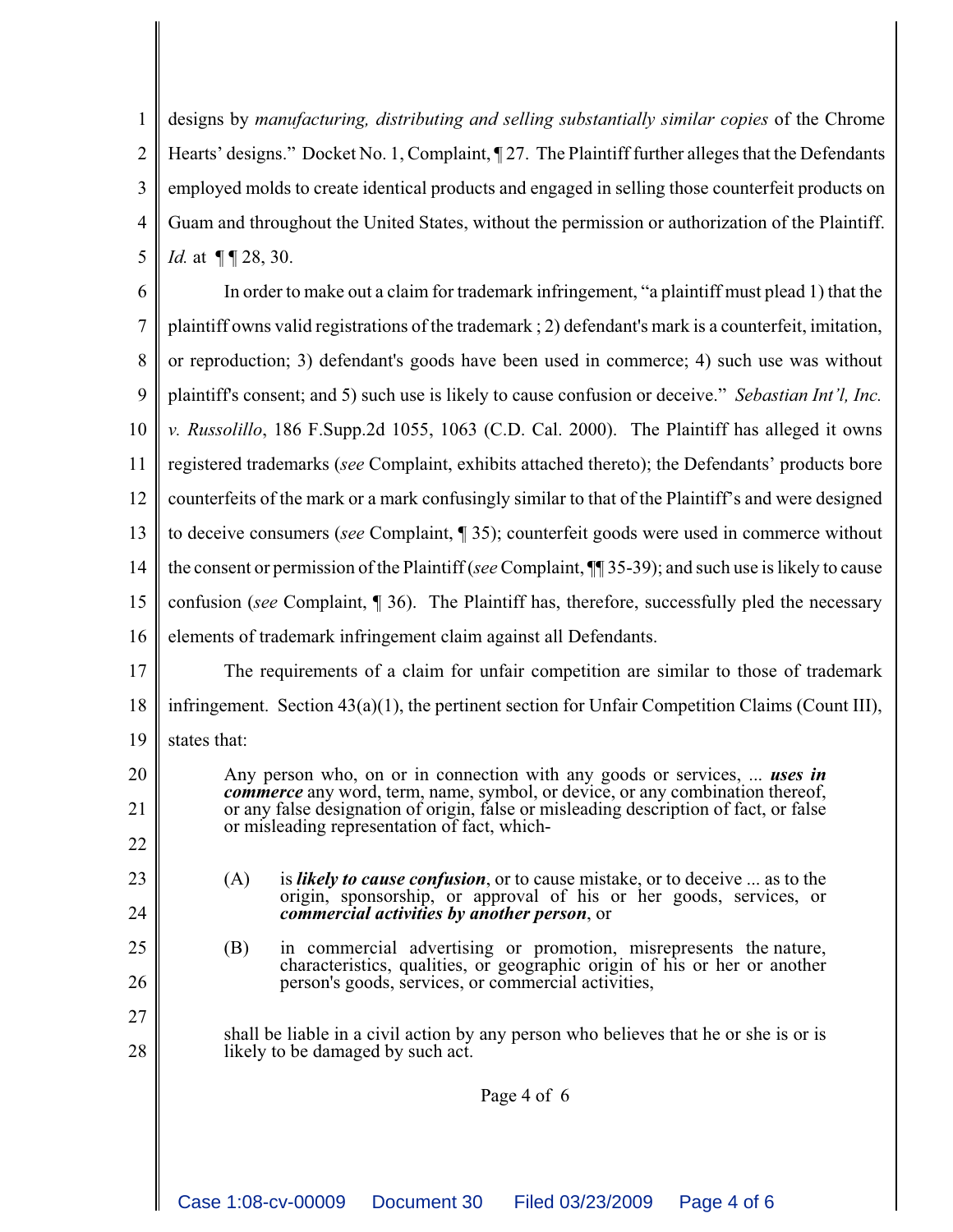1 Lanham Act  $\S$  43(a)(1), 15 U.S.C.  $\S$  1125(a)(1) (emphasis added).

2 3 4 5 6 7 8 Plaintiff alleges that "Defendants, with knowledge of the widespread recognition of Chrome Hearts' products among the relevant segment of the market and with the specific intent to exploit that recognition, have undertaken to *make* and *sell jewelry and accessories* bearing counterfeits of the Chrome Hearts Mark." Docket No. 1, Complaint, ¶ 47. Incorporating the allegations from its trademark claim, the Plaintiff contends that the Defendants' use of the marks in commerce have caused confusion within its market. *Id.* at ¶ 36. Similarly, the complaint is sufficient in alleging unfair competition under the Lanham Act.

9 10 11 12 13 To prove a violation of the Federal Trademark Dilution Act, "a plaintiff must show that 1) the mark is famous; 2) the defendant is making a commercial use of the mark in commerce; 3) the defendant's use began after the mark became famous; and 4) the defendant's use of the mark dilutes the quality of the mark by diminishing the capacity of the mark to identify and distinguish goods and services.*" Panavision v. Toeppen*, 141 F.3d 1316, 1324 (9th Cir.1998).

14 15 16 17 The Plaintiff has alleged that the Defendants were involved in the marketing, advertising and selling of inferior counterfeit Chrome Heart products after Chrome Heart products were already famous. *See* Complaint, ¶¶ 43-50, 52. The court therefore finds the Plaintiff has adequately pled a claim for trademark dilution.

18 19 20 21 22 23 The court finds that the vagueness argument fails; there is enough information provided in the Complaint to guide the moving Defendants in their responsive pleadings. While the moving Defendants claim there is no specificity as the time and place of the infringing conduct, the Complaint suggests otherwise. The complaint is specific as to each Defendant. It individually alleges that each "committed the acts complained of herein within Guam." Docket No. 1, Complaint, ¶ ¶ 3a, 4a, 5a, 6, 7a, 8, 9a.<sup>2</sup>

- 24
- 25

In addressing defendants' concern for lack of temporal facts, the court in *Proline Concrete Tools, Inc. v. Dennis*, 2008 WL 927883 (S.D.Cal.), found a complaint's allegation sufficient in that

26 27

Page 5 of 6

<sup>28</sup>  $2^2$  As to defendant Alma Shop, the complaint states that this defendant "committed the acts complained of herein within this Judicial District." Docket No. 1, Complaint, ¶ 2(a).